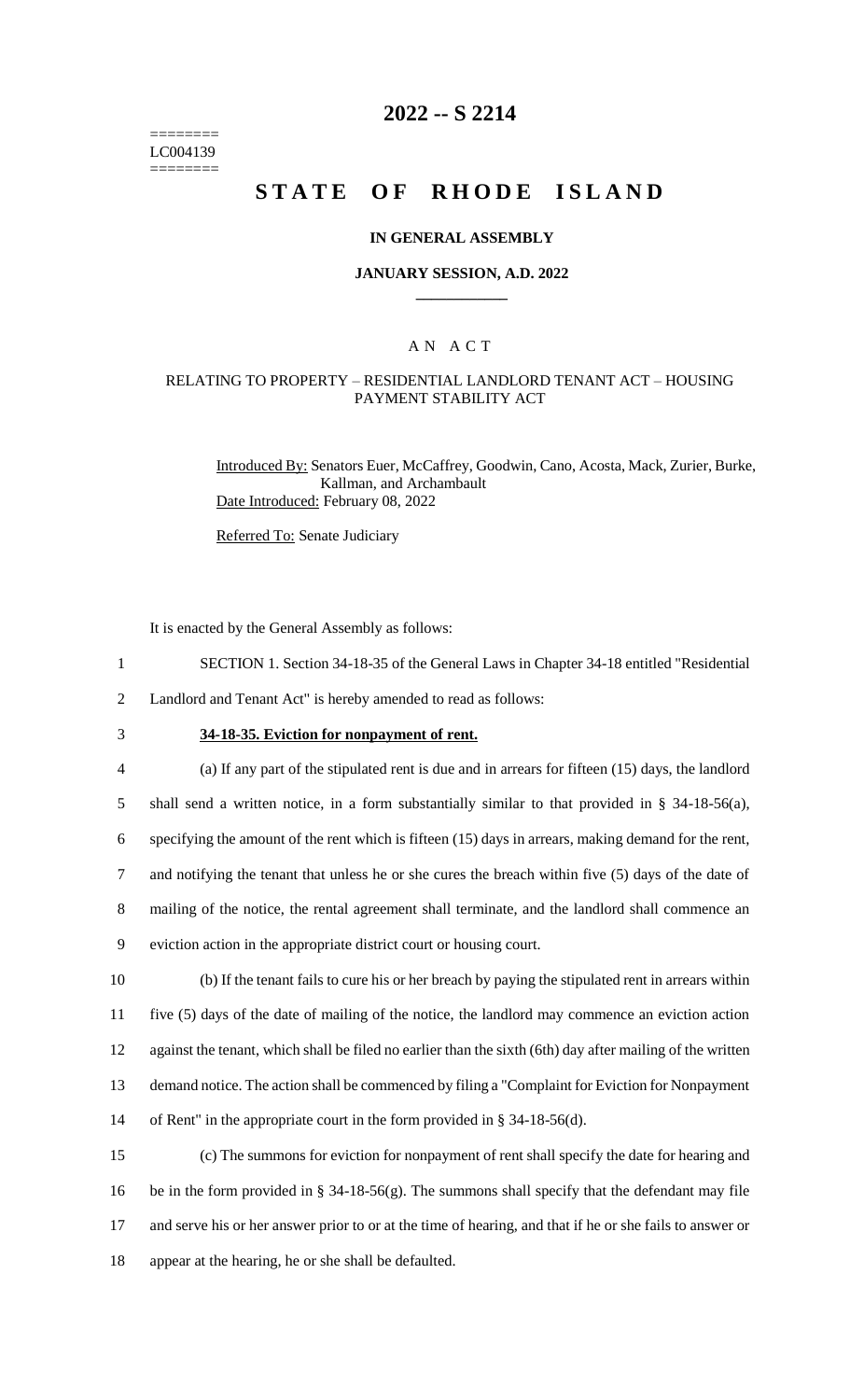(d) If the defendant files his or her answer and commences discovery prior to the hearing, and it appears, for good cause shown, that the defendant will not be able to conduct his or her defense without the benefit of discovery, the court may continue the hearing to allow a reasonable time for the completion of discovery. In the case of such a continuance, the court may, in its discretion, order interim rent, or other remedy, to be paid to preserve the status quo pending hearing. Except as provided in this chapter, the landlord may recover possession and actual damages. In cases where the tenant had received a demand notice pursuant to subsection (a) within the six (6) months immediately preceding the filing of the action, and the tenant's nonpayment was willful, the landlord may also recover a reasonable attorney's fee.

 (e) The tenant shall have the right to cure his or her failure to pay rent by tendering the full amount of rent prior to commencement of suit. If the tenant has not received a notice pursuant to subsection (a) of this section within the six (6) months immediately preceding the filing of the action, the tenant shall have the right to cure his or her failure to pay rent after commencement of suit by tendering the full amount of rent in arrears, together with court costs, at the time of hearing. (f)(1) Notwithstanding subsections (a) through (e) of this section, before initiating eviction 16 for nonpayment of rent, the landlord shall complete the landlord portion of an application for rental 17 assistance to satisfy the tenant's arrearage through any available emergency rental assistance 18 program funded through the federal Consolidated Appropriations Act (2021), Pub. L. 116-260, Div. N § 501(a) or the federal American Rescue Plan Act of 2021, Pub. L. 117-2, § 3201(a) and upon 20 receipt of a denial or upon expiration of the time period specified in subsection (2) of this section. (2) A landlord may proceed with the process for eviction for nonpayment of rent, as 22 described in this section, if the application for rental assistance is denied or thirty (30) days have elapsed from the time all documentation required under the program to be provided by the landlord 24 has been submitted, whichever comes first. SECTION 2. This act shall take effect upon passage.

======== LC004139 ========